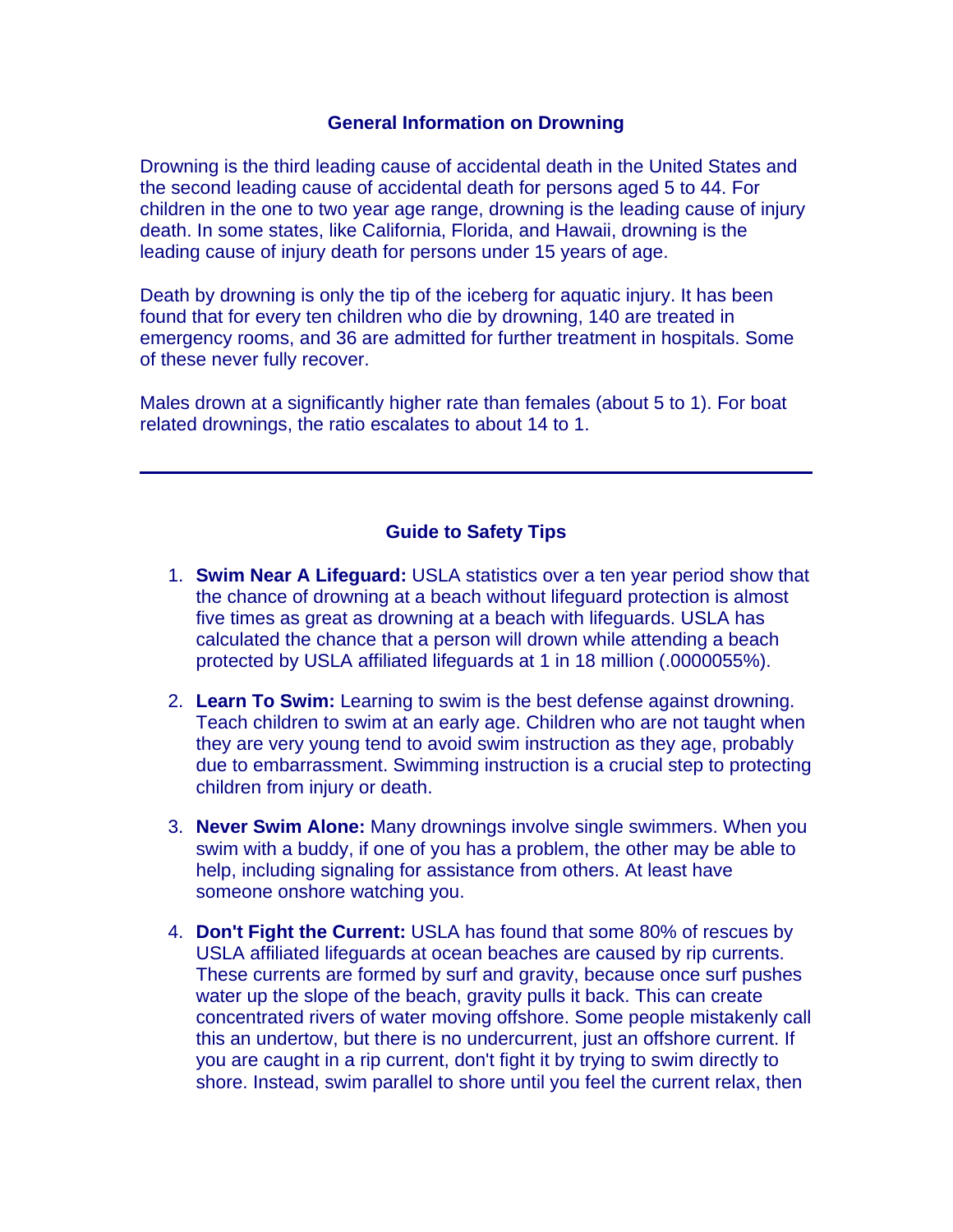swim to shore. Most rip currents are narrow and a short swim parallel to shore will bring you to safety.

- 5. **Swim Sober:** Alcohol is a major factor in drowning. Alcohol can reduce body temperature and impair swimming ability. Perhaps more importantly, both alcohol and drugs impair good judgement, which may cause people to take risks they would not otherwise take.
- 6. **Leash Your Board:** Surfboards and bodyboards should be used only with a leash. Leashes are usually attached to the board and the ankle or wrist. They are available in most shops where surfboards and bodyboards are sold or rented. With a leash, the user will not become separated from the floatation device. One additional consideration is a breakaway leash. A few drownings have been attributed to leashes becoming entangled in underwater obstructions. A breakaway leash avoids this problem.
- 7. **Don't Float Where You Can't Swim:** Nonswimmers often use floatation devices, like inflatable rafts, to go offshore. If they fall off, they can quickly drown. No one should use a floatation device unless they are able to swim. Use of a leash is not enough because a non-swimmer may panic and be unable to swim back to the floatation device, even with a leash. The only exception is a person wearing a Coast Guard approved life jacket.
- 8. **Life Jackets = Boating Safety:** Some 80% of fatalities associated with boating accidents are from drowning. Most involve people who never expected to end up in the water, but fell overboard or ended up in the water when the boat sank. Children are particularly susceptible to this problem and in many states, children are required to be in lifejackets whenever they are aboard boats.
- 9. **Don't Dive Headfirst, Protect Your Neck:** Serious, lifelong injuries, including paraplegia, occur every year due to diving headfirst into unknown water and striking the bottom. Bodysurfing can result in a serious neck injury when the swimmer's neck strikes the bottom. Check for depth and obstructions before diving, then go in feet first the first time; and use caution while bodysurfing, always extending a hand ahead of you.
- 10. **At Home, You're the Lifeguard:** Drowning is the leading cause of accidental death in many states for children age one and two. A major reason for this is home pools, which can be death traps for toddlers. Many of these deaths occur in the few moments it takes a parent to answer a telephone or doorbell. NEVER leave a child alone anywhere near a pool. Make sure it is completely fenced, that the fence is locked, and that there is no access from the home to the pool. Don't let your child or a neighbor's child get into the pool when you're not there.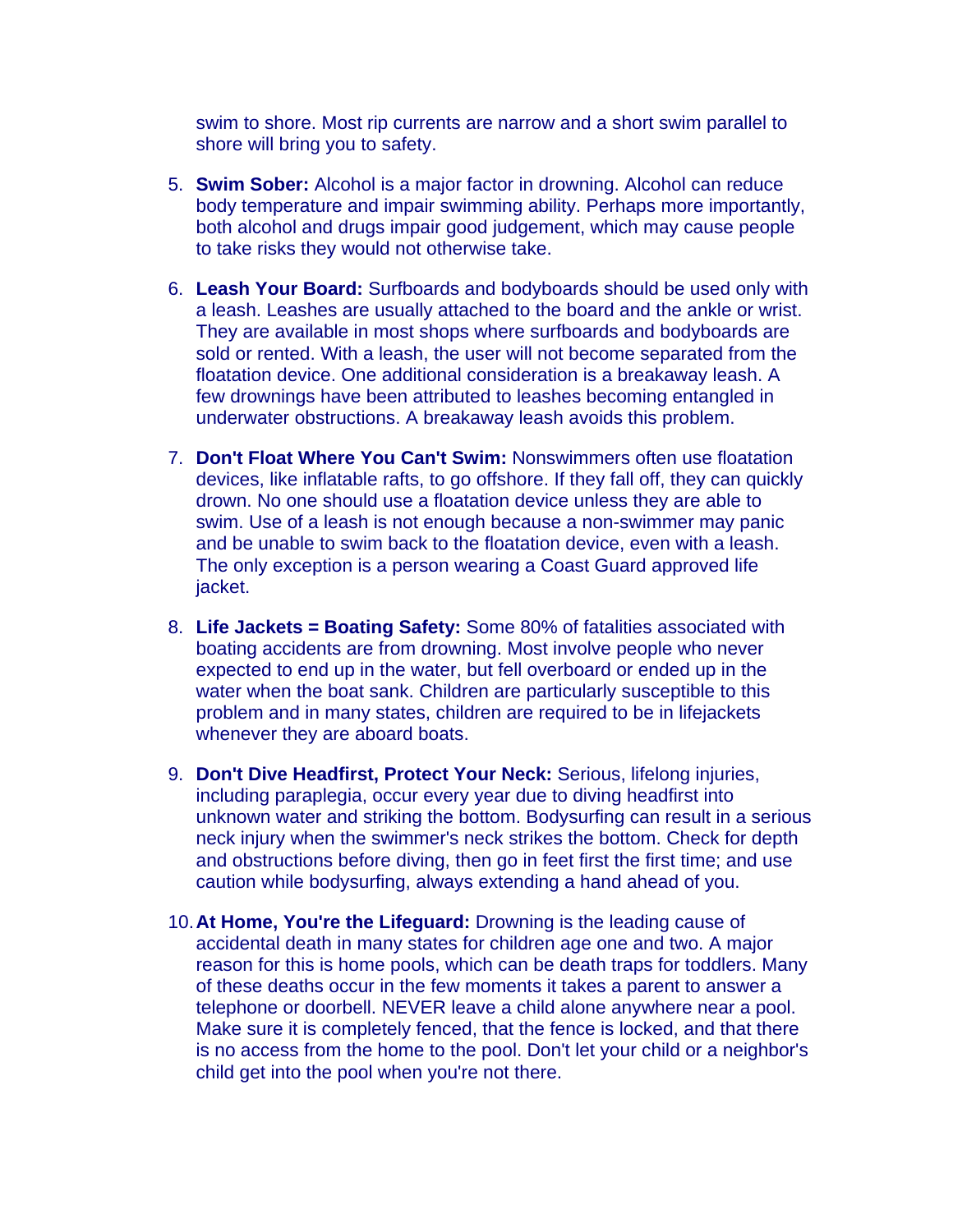## **Why Rip Currents Form**

As waves travel from deep to shallow water, they will break near the shoreline. When waves break strongly in some locations and weakly in others, this can cause circulation cells which are seen as rip currents: narrow, fast-moving belts of water traveling offshore.

### **Why Rip Currents are Dangerous**

Rip currents are the leading surf hazard for all beachgoers. They are particularly dangerous for weak or non-swimmers. Rip current speeds are typically 1-2 feet per second. However, speeds as high as 8 feet per second have been measured--this is faster than an Olympic swimmer can sprint! Thus, rip currents can sweep even the strongest swimmer out to sea.

Over 100 drownings due to rip currents occur every year in the United States. More than 80% of water rescues on surf beaches are due to rip currents.

Rip currents can occur at any surf beach with breaking waves, including the Great Lakes.

### **When Rip Currents Form**

Rip currents can be found on many surf beaches every day. Under most tide and sea conditions the speeds are relatively slow. However, under certain wave, tide, and beach profile conditions the speeds can quickly increase to become dangerous to anyone entering the surf. The strength and speed of a rip current will likely increase as wave height and wave period increase. **They are most likely to be** 



**dangerous during high surf conditions as the wave height and wave period increase.**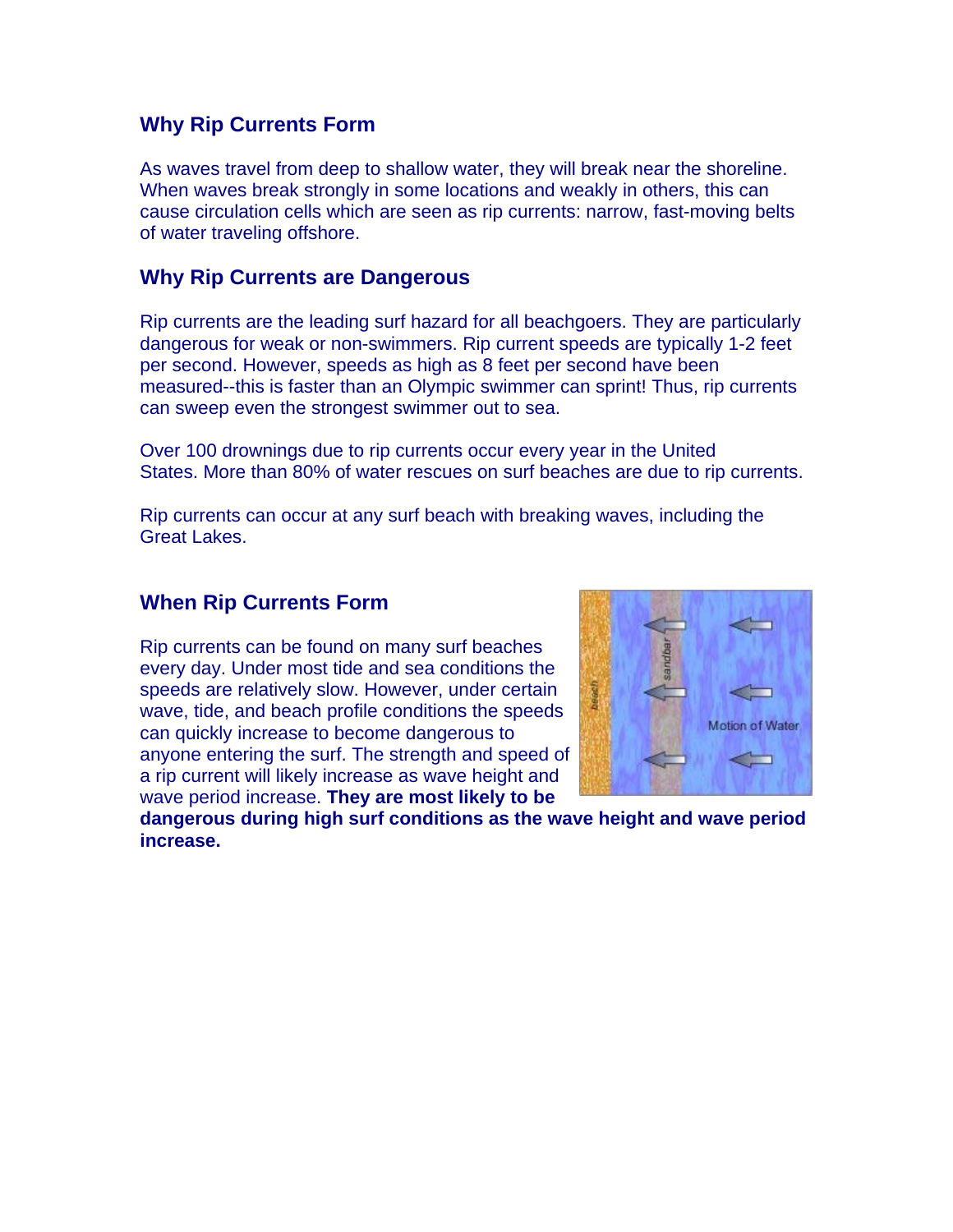## **Where Rip Currents Form**

Rip currents most typically form at low spots or breaks in sandbars, and also near structures such a s groins, jetties and piers. Rip currents can be very narrow or extend in widths to hundreds of yards. The seaward pull of rip currents varies: sometimes the rip current ends just beyond the line of breaking waves, but sometimes rip currents continue to push hundreds of yards offshore.



# **How to Identify Rip Currents**

### **Look for any of these clues:**

- a channel of churning, choppy water
- an area having a notable difference in water color
- a line of foam, seaweed, or debris moving steadily seaward
- a break in the incoming wave pattern



None, one, or more of the above clues may indicate the presence of rip currents. Rip currents are often not readily or easily identifiable to the average beachgoer. For your safety, be aware of this major surf zone hazard. Polarized sunglasses make it easier to see the rip current clues provided above.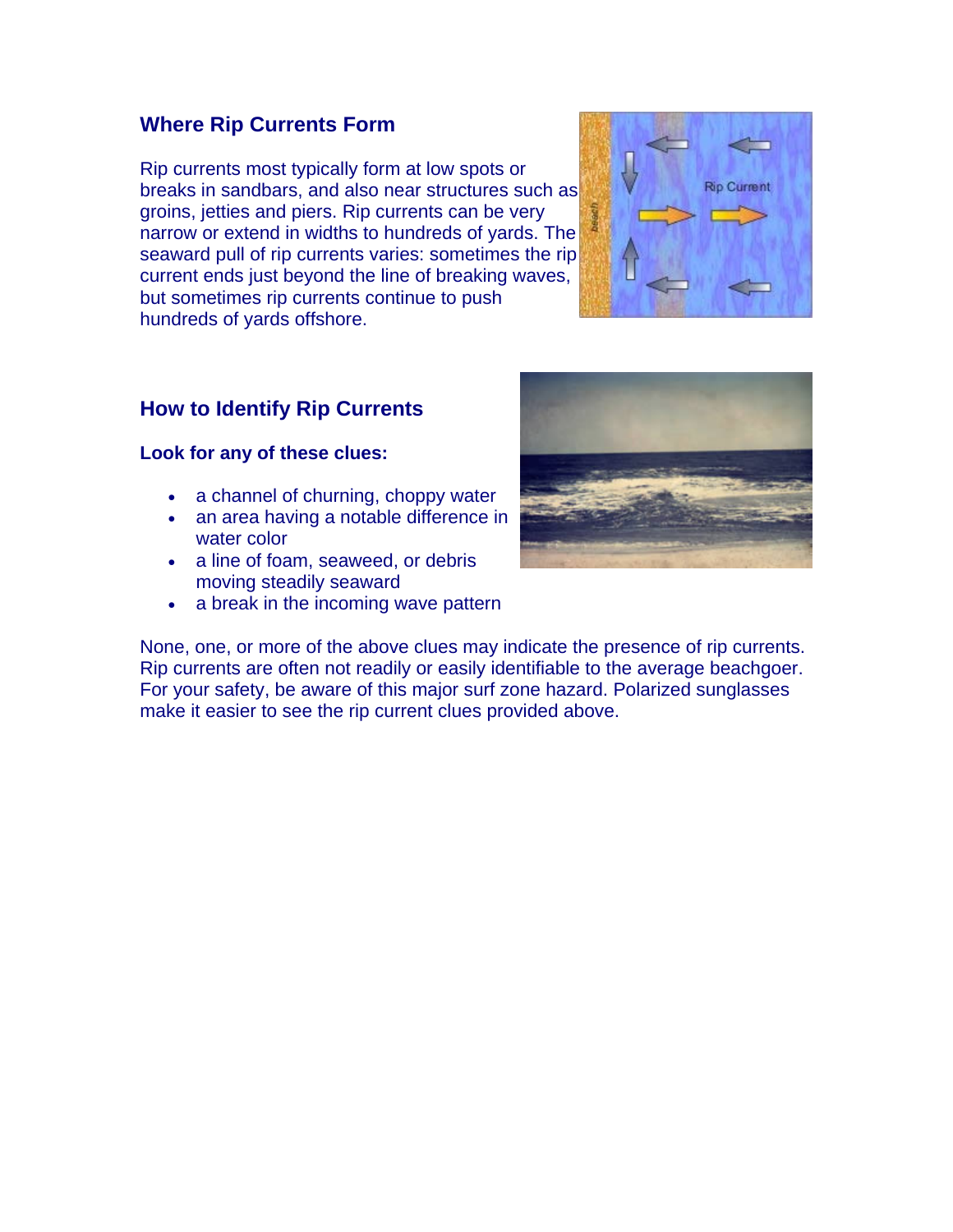# **How to Avoid and Survive Rip Currents**



### **Learn how to swim!**

- Never swim alone.
- Be cautious at all times, especially when swimming at unguarded beaches. If in doubt, don't go out!
- Whenever possible, swim at a lifeguard protected beach.
- Obey all instructions and orders from lifeguards.
- If caught in a rip current, remain calm to conserve energy and think clearly.
- Don't fight the current. Swim out of the current in a direction following the shoreline. When out of the current, swim towards shore.
- If you are unable to swim out of the rip current, float or calmly tread water. When out of the current, swim towards shore.
- If you are still unable to reach shore, draw attention to yourself: face the shore, wave your arms, and yell for help.
- If you see someone in trouble, get help from a lifeguard. If a lifeguard is not available, have someone call 9-1-1 . Throw the rip current victim something that floats and yell instructions on how to escape. **Remember, many people drown while trying to save someone else from a rip current.**

# **Rip Current Myth**

A rip current is a horizontal current. Rip currents do not pull people under the water–-they pull people away from shore. Drowning deaths occur when people pulled offshore are unable to keep themselves afloat and swim to shore. This may be due to any combination of fear, panic, exhaustion, or lack of swimming skills.

**In some regions rip currents are referred to by other, incorrect terms such as rip tides and undertow. We encourage exclusive use of the correct term – rip currents. Use of other terms may confuse people and negatively impact public education efforts.**